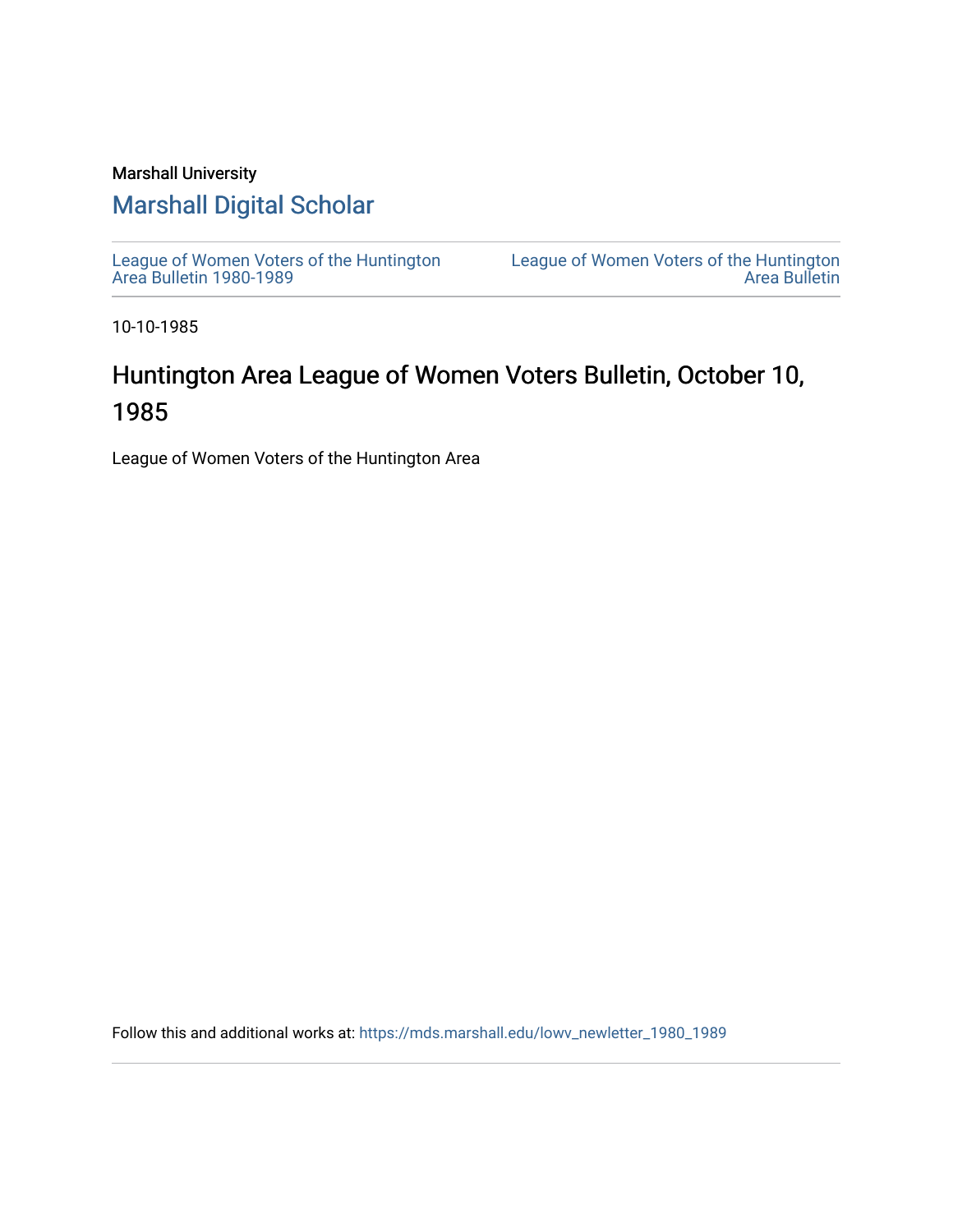

## **Huntington Area League of Women Voters**

\* \* **Bl|.ftTIN OCTOBER 10, 1985**

### **\* \* \* CALENDAR \* \* \***

### **OCTOBER**

| 17th Thursday<br>7:30 <sub>pm</sub><br><b>NOVEMBER</b> | "Environmental Concerns in West Virginia":<br>WV Del. Chuck Chambers, speaker. First Hunting-<br>ton National Bank, 3rd floor (use mini-bank<br>entrance). Open to the public. |
|--------------------------------------------------------|--------------------------------------------------------------------------------------------------------------------------------------------------------------------------------|
| 3rd Sunday 2:00 - 3:00pm                               | Mayoral Candidates discuss/debate in special<br>program on WOWK-TV, Channel 13.                                                                                                |
| 5th<br>Tuesday                                         | ELECTION DAY in Huntington for Mayor, City Council.<br>**Don't Forget to VOTE**                                                                                                |
| 19th Tuesday 9:30am                                    | LWV Consensus Meeting: "America in the Third<br>World: Collision or Cooperation?" Beverly Hills<br>Presbyterian Church, corner Norway and Green Oak.<br>Babysitting available. |
| 21st Thursday 7:00pm                                   | LWV Consensus Meeting: "America in the Third World'<br>A repeat of Tuesday the 19th. Cabell County Public<br>Library, downtown Huntington, 3rd floor.                          |

# **Environmental Quality**

Environmental concerns in West Virginia have long been a major part of the League of Women Voters' program through studying monitoring. and action. Although significant **environmental laws have been passed at both the federal and state levels, there remain many problem areas.**

On Thursday, October 17th at 7:30pm, at the First Huntington National Bank, Robert "Chuck" Chambers, Chairman of the WV House of Delegates' Judiciary Committee, will speak at a public meeting sponsored by the League of Women Voters of the Huntington Area. It is hoped that this meeting will stimulate those concerned about the environment to work together to solve these problems. A partial list of environmental concerns follows:

**\* Safe drinking water is. of primary importance to everyone, but drinking water** supplies may be harmful because of chemical spills, inadequate water treatment, ground **water contamination, or even the combination of chlorine with naturally occuring compounds** in the water. When groundwater becomes contaminated, cleanup can be an expensive and difficult - if not impossible - endeavor.

**\* A ll of us have been frightened by chemical accidents whether they are in the work** place, released into the air or waters, or spilled in a transportation accident.

\* Safe hazardous waste disposal and the cleanup of abandoned waste sites are governed **by both federal and state laws, but cleanup and the development of prober disposal sites are extremely expensive.** *k k k k k <b>c c k k k k k k k k k k k k k k k k k k k k k k k k k*

\* Toxic emissions into the air are still unregulated largely because the federal **Environmental Protection Agency has neglected to develop standards to control emissions** of 85 toxic air pollutants, many of which are carcinogenic. (cont'd., page 2)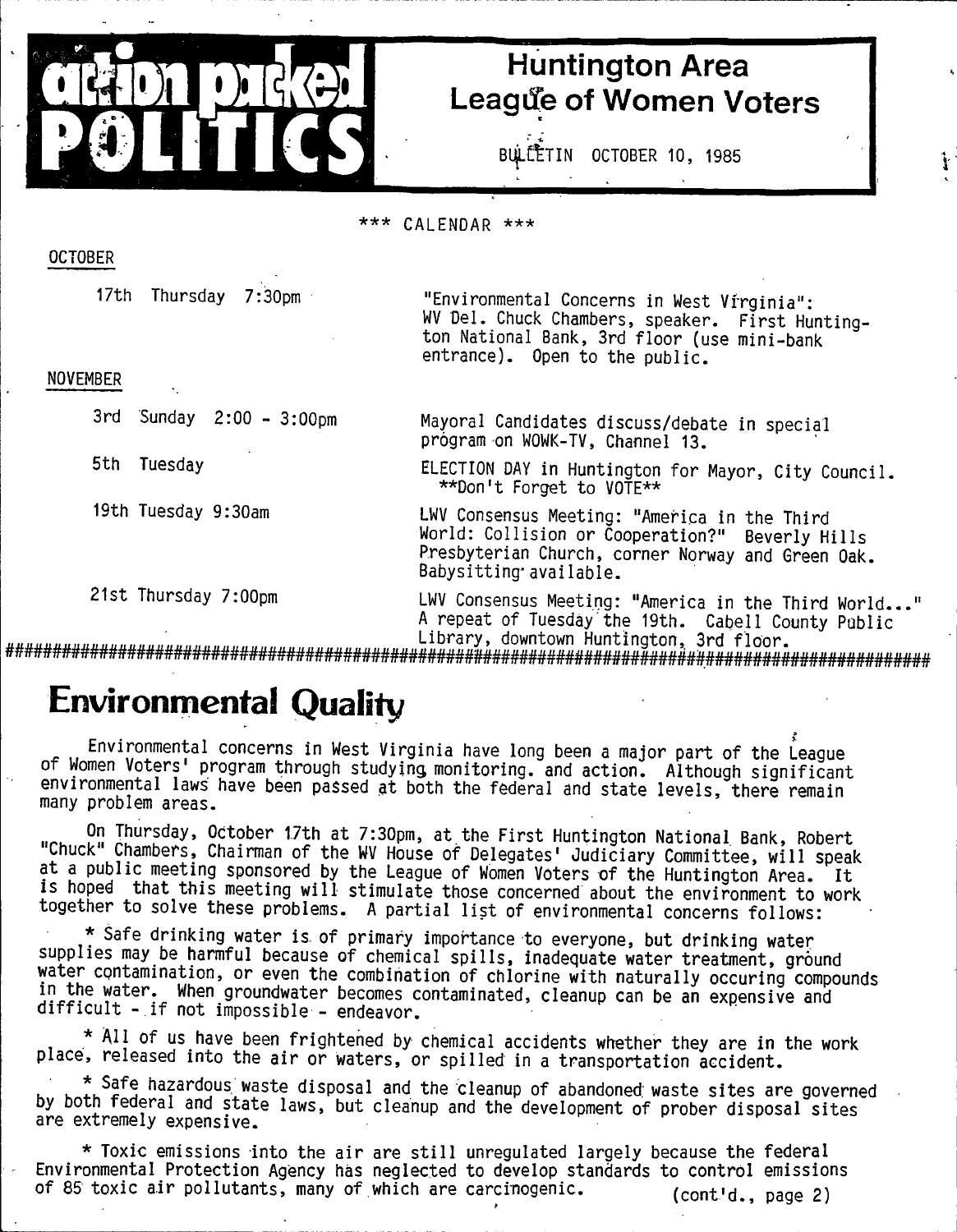\* In the 1985 Session the West Virginia Legislature weakened the surface mining controls in the interest of promoting the use of coal. The new West Virginia Energy Act also politicizes the permit issuance enforcement process.

\* West Virginia lacks a soil erosion and sediment program for the construction industry. Eroding soil enters water courses, destroying wildlife habitats and killing fish and other aquatic life. Sediment also increases the frequency of flooding.

\* The lack of adequate landfills for solid waste disposal is one of the reasons for the proliferation of unauthorized dumping.

> **— from the League of Women Voters of West** Virginia, Public Radio Commentary, October 1985.



**A REPORT ON A CONFERENCE ABOUT "ECONOMIC DEVELOPMENT**  $\stackrel{\frown}{\mathbf{x}}$   $\stackrel{\frown}{\mathbf{x}}$ **AND ENVIRONMENTAL PROTECTION"**

The West Virginia Chamber of Commerce and the Manufacturers Association sponsored a **conference titled "Economic Development and Environmental Protection - Partners or Adversaries? in Charleston Sept. 25-26. Several members of the League were invited to attend at no cost. We joined representatives of industry, federal, state and local government, lawyers, academics, and environmentalists listening to excellent panels on Community Industry Relations, Air, Solid and Hazardous Waste, and Water, and a summary by the panel moderators. The program centered on risk management and risk assessment from the varied points of view, and whether and when risks outweigh benefits. It was particularly interesting and timely given the chemical industry's recent and publicized** problems in the Charleston area. Also well represented were coal, petroleum, and utility **interests.**

**There is not room for a full report, but I took notes for Helen Gibbins, who could not attend (I was a lucky stand-in}. A parochial note - one of the best speakers was Frances** Kieffer, former LWVUS staffer, member of the Virginia LWV and the Virginia Hazardous Waste Facility Siting Council, who had high praise for the League here, especially the **LWVWV hazardous, waste kit and publication. LWV was also cited by Dr-. Geraldine Cox of the Chemical Manufacturers Association for our efforts to learn and communicate about environmental issues.**

**The conference graphically illustrated the sharply differing viewpoints of industry,** environmentalists, the regulators, lawyers, legislators, public participators, and **researchers. Doug Imbrogno pointed out in the Herald Dispatch, the "media" were not represented although much on the minds of all, an ommission the organizers expect to remedy next time. The Conference is expected to be a continuing effort, with- the hope of bringing better understanding and cooperation. That there is room for improvement was illustrated at- the end of the meeting, when one of the moderators read a question-statement that had come from the audience. It said that in the 21st century: the** air, water and land will all be clean, but there will **appreciate it - we will all have starved for- lack of jobs.**

**Betty Barrett**

ELECTION DAY CALL-IN SERVICE: If you would like to work at the Election Day Call-In **Service fJovember 5, c a ll Jean Wulfman, 156 Honeysuckle**  $\sum$  Lane, phone 529-4262. This is an interesting activity

WELCOME NEW MEMBER: Linda Peake, 3602 Skyview Dr., Huntington 25701, phone 525-8765.

**AYAYAYAYAYAYA**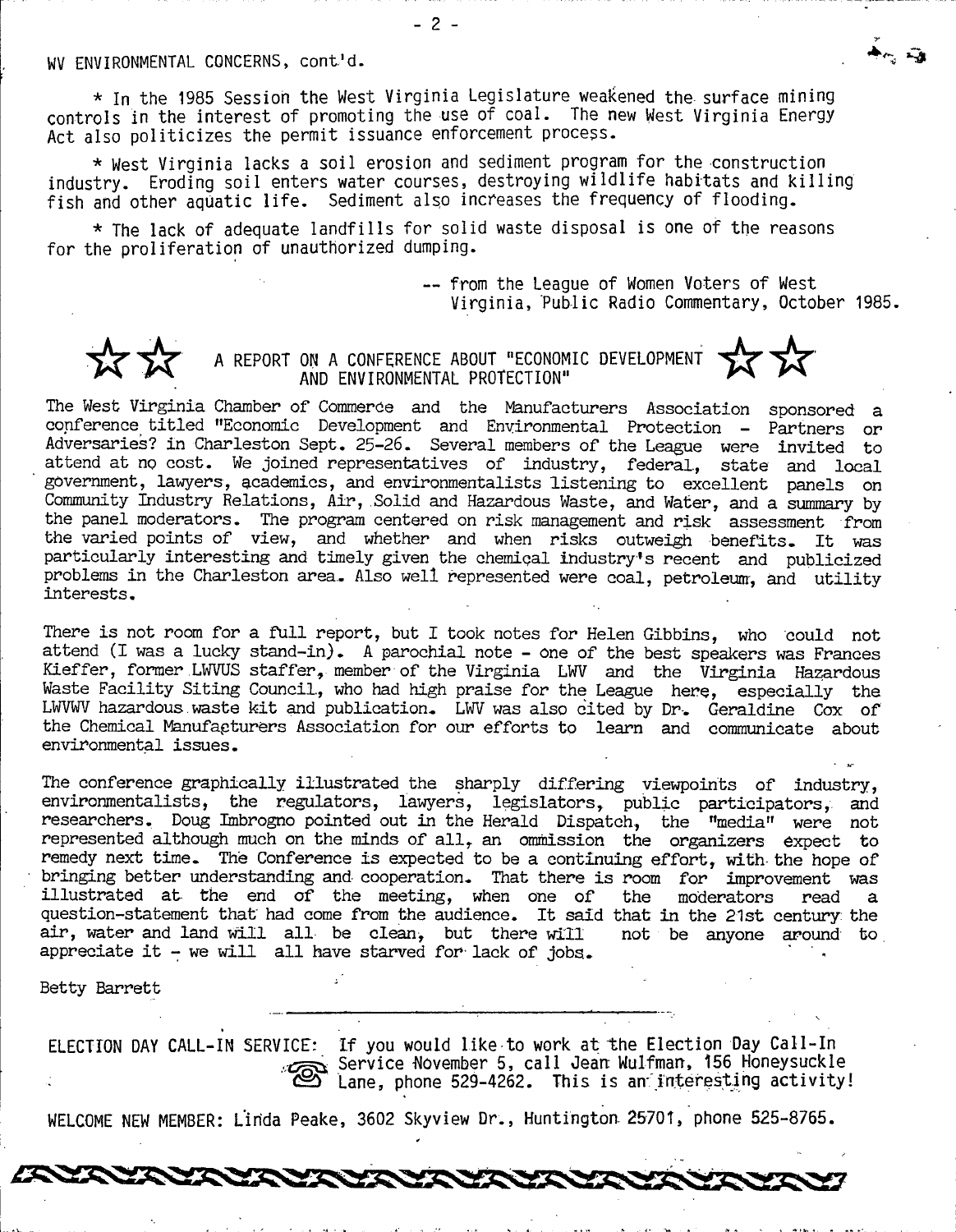# **Memo from the President**

**News, Notes, and Thank-Yous:**

-- Attractive League of Women Voters pins are available for \$3 from the state office. Call Helen Gibbins, 736-3287, if you would like to order one. The pins can be a public relations tool for identifying League members.

-- If convenient, put the poster mailed with this bulletin in a public place.

- **3** -

-- After the Mailing of the last Bulletin and before this one, we were asked to sponsor a meeting at the Library on Sept. 30, featuring a speaker from Egypt. We hope that, through the public media, you were aware of this meeting.

**— THANK YOU TO . . . League members who served as Ushers at the Candidates meeting at** the civic center, Sidney Einstein, Patricia Johnson, Jan Young, Laurie McKeown, and Bernice **Steirn; Panels of Questioners at Jaycees' Candidates' meetings, Diane Coe, BarbaraCienfuegos, Charlene Boggs, Janice McNearney; Coordinator of the Election Day C a ll-In Service, Jean** Wulfman, who also staffed the Service and the other staffers, Betsy Broh, Chloe Dunfee, and Nancy Taylor; Deputies of the Secretary of State at the Polls, Monica Woodruff, Nancy Taylor **Beth Bauserman, Martha Woodward, Frances Huddleston, and Helen Gibbins.**

**— Are you receiving your state and national Voters (League periodicals mailed to** every member)? Call Lila Thompson, 522-3792, if you did not receive the June copy of the **WV Voter and/or the summer issue of the national Voter. The summer national VOTER provides** background material for our November consensus on Aid to Developing Countries. The upcoming fall national Voter provides background material on Financing the Federal Government, with a tear-off, mail-in consensus sheet. The fall state Voter provides background material on **Obstacles to Jury Duty, with our consensus to be taken in February.**

 $-$  Helen Gibbins, President

# **PROTECTING OUR CIVIL RIGHTS LAWS**

Status of the Civil Rights Restoration Act as of September 30, 1985: After committee maneuvering by opponents of the bill, a House vote on the critical Civil Rights Restoration

Act of 1985 (CRRA) is at a standstill. Progress **on the b ill stopped because of two damaging amend**ments added to the bill in the House Education **and Labor Committee.**

The amendments deal with abortion and religion. The Tauke amendment would repeal current Title IX requ**lations preventing recipients of federal funds** from discriminating against women who have abortions. The Jeffords amendment would effectively exempt hundres of institutions from coverage by civil rights laws because of ties -- even if they are very loose ties -- to religious organizations.

The CRRA has one simple purpose: to restore vital **c iv il rights protections to where they were before** the Supreme Court's tragic Grove City College v. Bell decision, which left institutions receiving federal funds free to discriminate on the basis of age, sex, race and disability in all but the specific<sup>1</sup> **programs receiving federal money. The League** STRONGLY OPPOSES the two amendments. Please write **to your members of congress and urge them to SUPPORT HR 700 IN THE HOUSE AND S 431 IN THE SENATE, WITHOUT** SUBSTANTIVE AMENDMENTS. Tell House Members to vote **down the Tauke and Jeffords amemdments. The issue** is civil rights, not abortion. -- Barbara Cienfuegos **522-2503 ;**

# MAKE YOUR MARK ON U.S. FISCAL POLICY

**It's easy to participate in Stage 2 of the LW VUS fiscal policy study on the federal deficit. Just read your Fall 1985** *National VOTER* **and be sure to make your mark by sending the tear-off form to the national League office. Postmark deadline, is November 18, 1985. Remember, the success of this national study depends on** you!

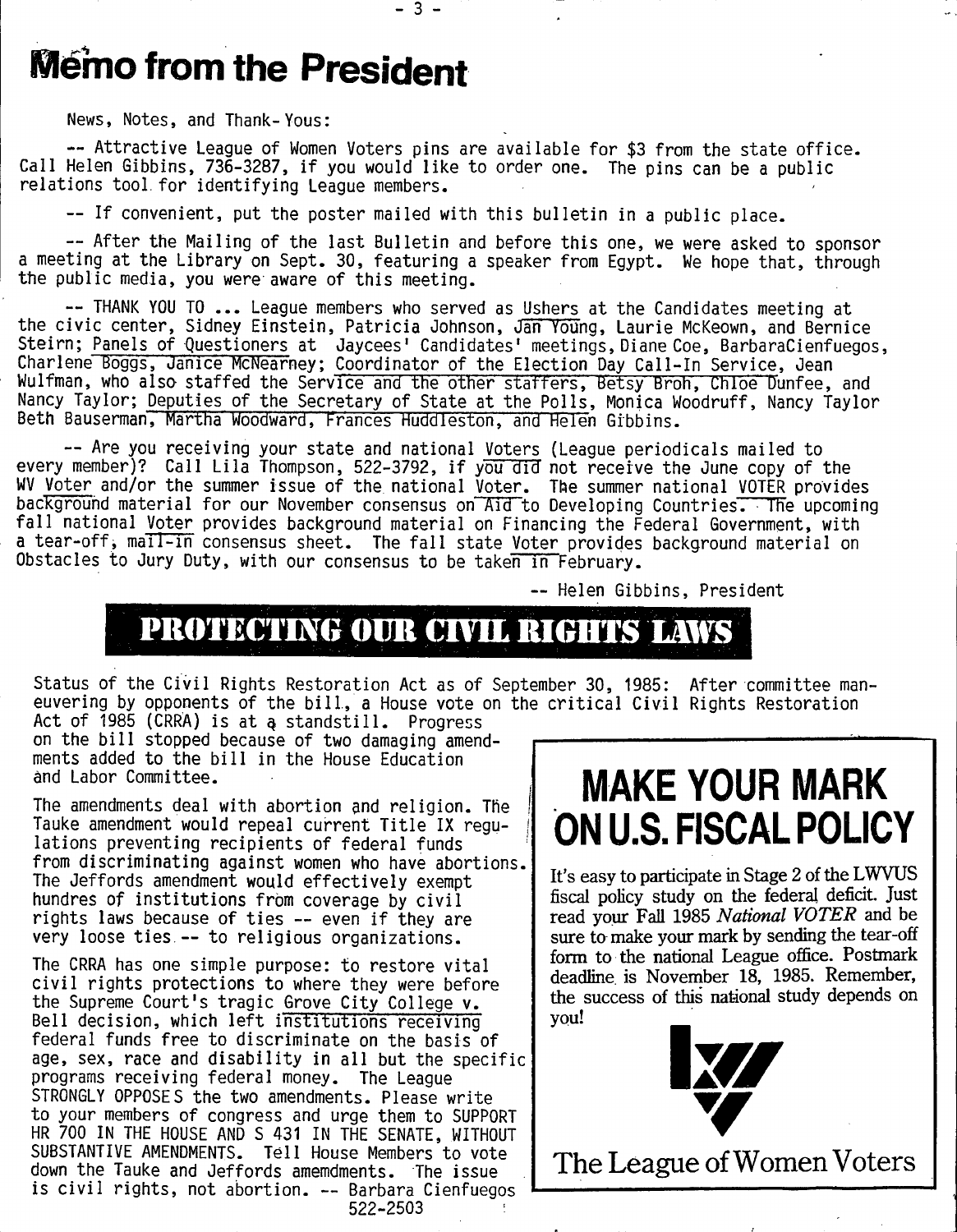**Before the election, Ken Hechler, the Secretary of State, called the Huntington League asking us to provide members to assist him by watching procedures in several, polls. Six members accepted the challenge.**

**Several weeks later Secretary Hechler, his staff and the League pollwatchers met to talk about our experiences. Both the staff members who had also observed election day procedures and the Ledgue members agreed that,in general, election workers wanted to carry out their duties properly. However, we also agreed that their training left a lot to be desired.**

**The Secretary of State's office is planning to upgrade the training of election** coficials all over the state before the 1986 primary election. We hope that you will observe your polling place, fill out the form below, and mail it to Frances Huddleston, **6021 Gideon Hoad, Htintington, 25705.**

**POLLNATCH YOUR OViN VOTE**

#### **THE POLLING PLACE**

**\_\_\_\_\_Was .your polling place open and operating ly 6:30 am?**

**\_\_\_\_\_ Was it clearly identified?**

- **\_\_\_\_\_ Was there enough convenient parking?**
- Was campaigning at least a 60 feet distance from the flags outside the polls?
- **\_\_\_\_\_ Did you see the demonstration device clearly?**

**\_\_\_\_\_ Were there enough voting devices?**

**\_\_\_\_\_ Was the room big enough?**

**\_\_\_\_\_ Were there unauthorized people in the room?**

#### **CASTING YOUR VOTE**

Did the poll clerk compare your signature with the one on your registration **card?**

**\_\_\_\_\_ Did both poll clerks sign their name on the back of your ballot?**

- **If you had questions or needed special assistance, was any election official immediately available to provide it?**
	- **Were explanations or demonstrations by election officials impartial and on the demonstration device?**

### **IN- THE TOTING BOOTH**

**\_\_\_\_\_ Was.there adequate privacy?**

**Was it easy to write-in a vote?**

- **Were you free to stay your full time in the booth?(Five minutes)**
	- **\_\_\_\_\_ Did you place your ballot in the secrecy envelope?**

### **BEFORE YOU LEAVE**

- Did an election commissioner tear off the ballot stub, hand it to the other **commissioner who deposited it in the ballot box?**
	- **Did voters leave the polling place immediately after voting?**

## **MAKE YOUR MARK ON POLITICS**